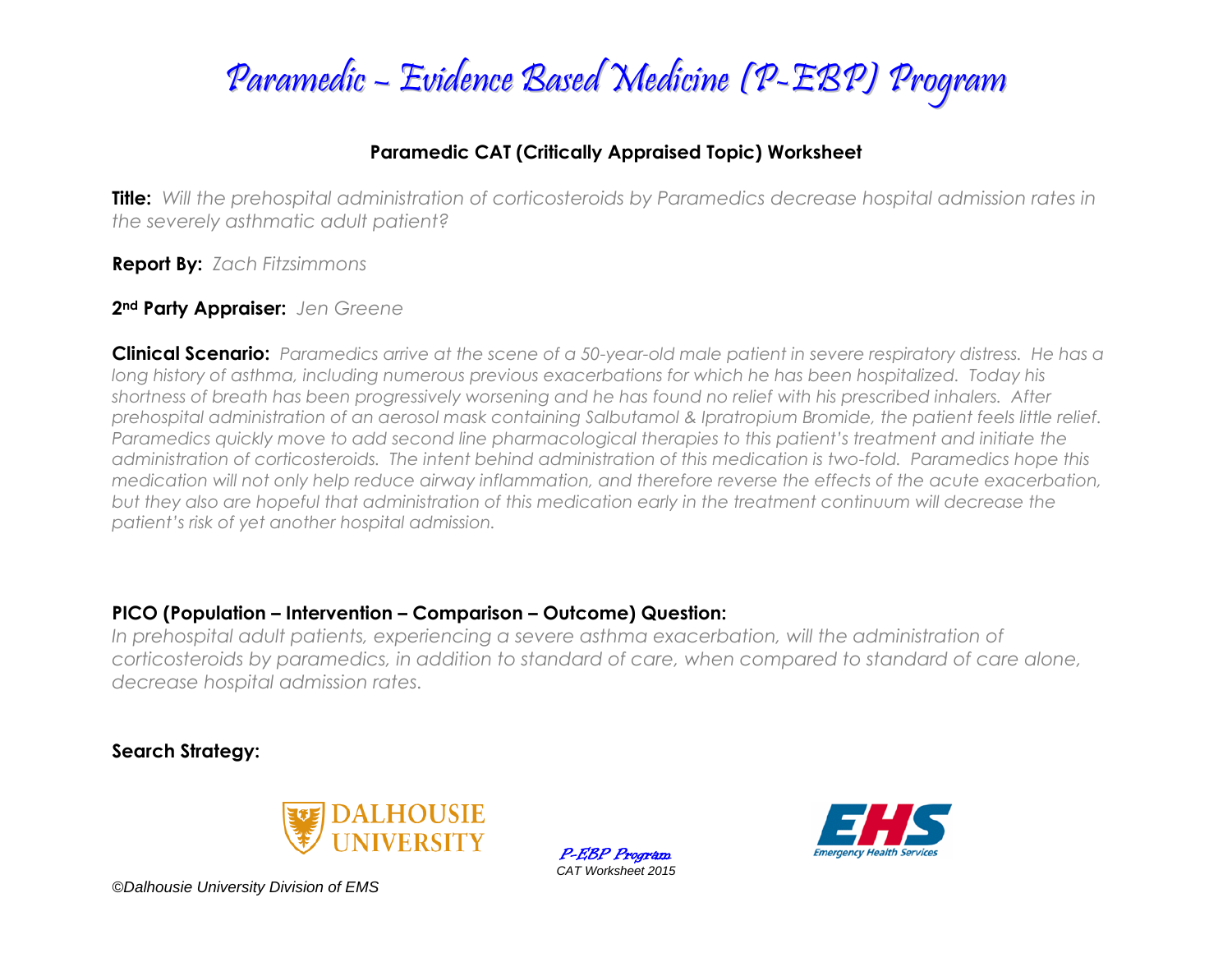Paramedic – Evidence Based Medicine (P-EBP) Program

*((((((prehospital OR out-of-hospital OR EMS OR paramed\* OR OOH OR EMT OR ambulance)))) AND (((corticosteroid OR CCS OR CS OR steroid)))) AND asthma) AND adult*

#### **Search Outcome:**

*20*

#### **Relevant Papers:**

| AUTHOR, DATE           | POPULATION:                                                                                           | <b>DESIGN (LOE)</b>                                                        | <b>OUTCOMES</b>                                  | <b>RESULTS</b>                                                                                                                                                            | STRENGTHS/WEAKNESSES                                                                                                                                                                                                                                                                                                          |
|------------------------|-------------------------------------------------------------------------------------------------------|----------------------------------------------------------------------------|--------------------------------------------------|---------------------------------------------------------------------------------------------------------------------------------------------------------------------------|-------------------------------------------------------------------------------------------------------------------------------------------------------------------------------------------------------------------------------------------------------------------------------------------------------------------------------|
|                        | SAMPLE                                                                                                |                                                                            |                                                  |                                                                                                                                                                           |                                                                                                                                                                                                                                                                                                                               |
|                        | <b>CHARACTERISTICS</b>                                                                                |                                                                            |                                                  |                                                                                                                                                                           |                                                                                                                                                                                                                                                                                                                               |
| Rowe B. et al,<br>2008 | 863 patients<br>experiencing acute<br>asthma treated within<br>the first hour of arrival<br>to the ED | <b>Systematic Review</b><br>including only RCTs<br>and quasi-RCTs<br>LOE 1 | Hospital admission<br>rate<br>Pulmonary function | Early (within 1 hour of<br>arrival to the ED)<br>administration of<br>corticosteroids (CS)<br>decreased admission<br>rates<br>Pooled OR: 0.5 with 95% CI<br>of 0.31, 0.81 | Although this study population was<br>not in the prehospital setting, the<br>treatment group was administered<br>the drug within 1 hour of arrival.<br>Therefore, one could infer that<br>even earlier treatment (prior to<br>arrival to the ED) may show the<br>same or even increased benefit.<br>Sample size was good, and |

P-EBP Program *CAT Worksheet 2015*

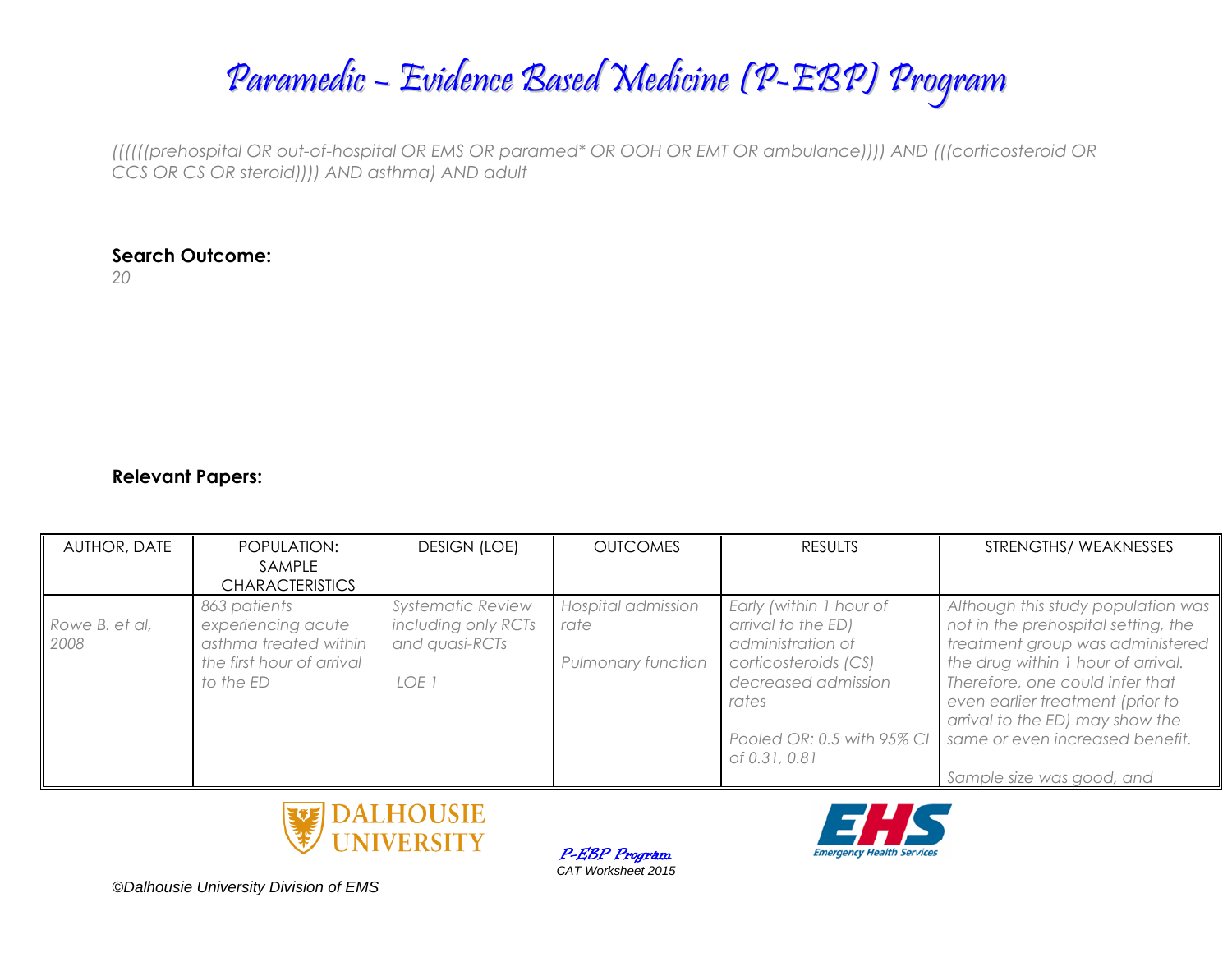# Paramedic – Evidence Based Medicine (P-EBP) Program

|                |                                                                                   |                                                              |                                       |                                                                                                                                                                                       | systematic review methodology<br>was high quality                                                                                                                                                                                                                                                                                                                                                                                                 |
|----------------|-----------------------------------------------------------------------------------|--------------------------------------------------------------|---------------------------------------|---------------------------------------------------------------------------------------------------------------------------------------------------------------------------------------|---------------------------------------------------------------------------------------------------------------------------------------------------------------------------------------------------------------------------------------------------------------------------------------------------------------------------------------------------------------------------------------------------------------------------------------------------|
| Stead, L. 1998 | OOH adults transported<br>to ED by ambulance with<br>subsequent dx of Asthma      | Retrospective chart<br>review; no<br>randomization<br>LOE II | Hospital admission<br>rates<br>ED LOS | 0% hospital admission rate in<br>steroid tx group compared to<br>4% in control group<br>No P values or CI reported<br>with results<br>No difference found in ED<br>LOS between groups | Low power - only 11 patients in steroid<br>treatment group.<br>Study mentioned that sample size of<br>105 was needed with 0/105 admissions<br>to obtain statistically significance,<br>however only 11 enrolled<br>Differences noted to history and<br>demographics of pts in the Control<br>and Steroid groups, however no P<br>values included<br>There was increased beta-agonist use<br>in the steroid group compared to the<br>control group |
| Knapp, B. 2002 | OOH adults transported<br>to ED by ambulance with<br>moderate to severe<br>asthma | Retrospective chart<br>review; no<br>randomization<br>IOFII  | Hospital admission<br>rates           | 12.9% of pts who received<br>OOH CS were admitted to<br>hospital vs 33.3% for pts that<br>received CS in ED (P value<br>0.025                                                         | Retrospective and no randomization<br>Good exclusion criteria (age cut off,<br>smoking hx) to reduce results being<br>diluted by possible underlying COPD<br>dx.<br>Well matched treatment/control<br>groups                                                                                                                                                                                                                                      |

**Comments:** *Two of the three studies matched my PICO quite well, while the third was a slightly different patient population. All three had differing levels of evidence and/or various levels of power, however all showed promising results reflecting the early usage of corticosteroids in the severe asthmatic patient.* 

*Further research is needed, specifically in the prehospital environment, with higher patient enrollment numbers. Ideally, this research would be in the form of an RCT.* 



P-EBP Program *CAT Worksheet 2015*

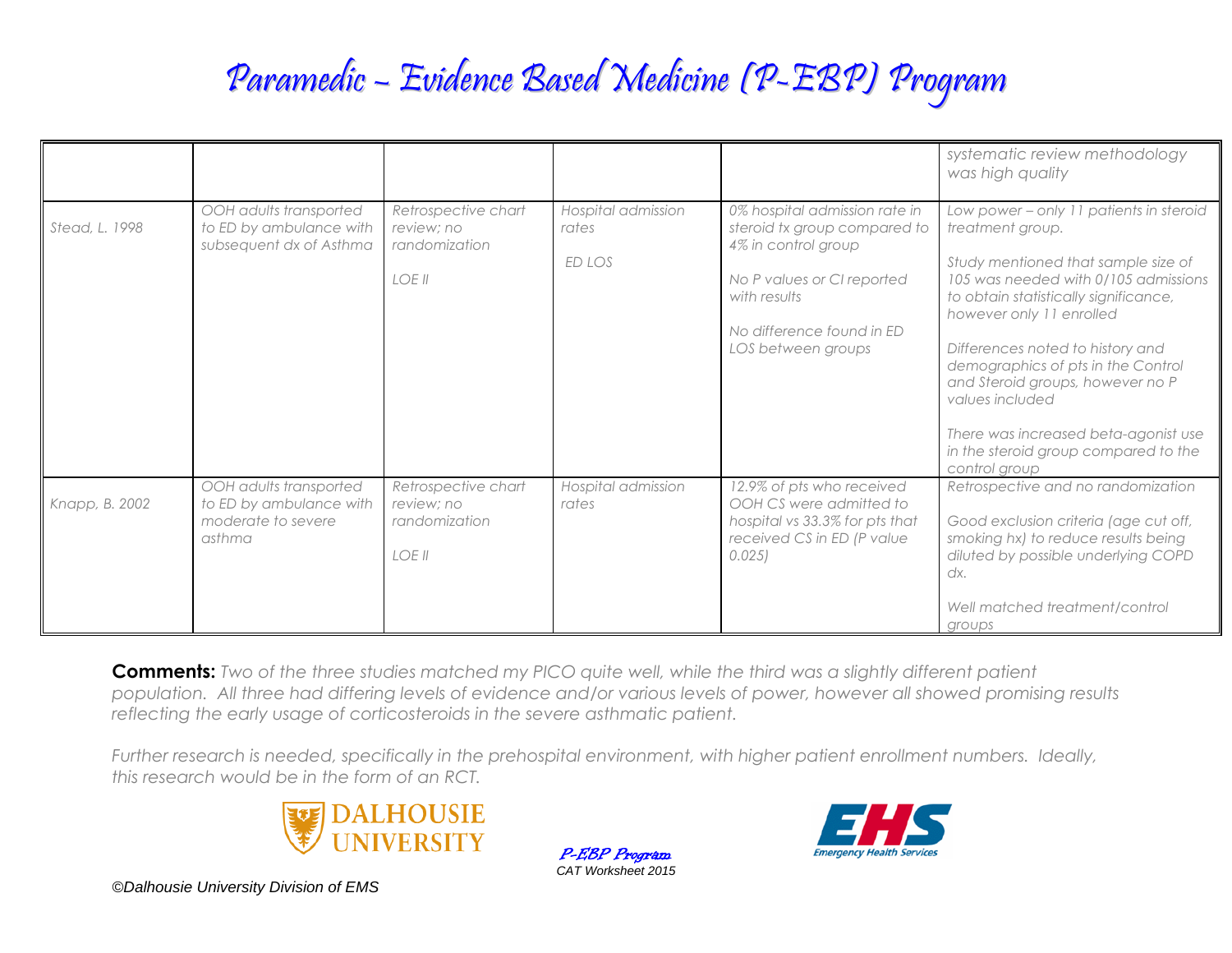# Paramedic – Evidence Based Medicine (P-EBP) Program

*There would also be benefit of adding more quantitative measures to future studies that placed a better framework around the classification of "severe asthma" whether that be a written assessment tool, peak flow measurement, etc. This could alleviate potential questions that may arise as to the internal validity of a study that classifies "severe asthma" solely based on the provider's clinical judgement.*

**Consider:** *Although throughout my research on this topic, I did come across multiple studies that discussed EMS systems that have long been utilizing prehospital corticosteroids. However, I hesitate to say there is enough good quality evidence to implement the same treatment option in my practice. Although there is a plethora of good quality evidence showing the benefit of corticosteroid use for the in-hospital asthma patient population, we must be careful to not full generalize those results to the prehospital patient without further research.*

*The literature surrounding prehospital use of corticosteroids in the severe asthmatic patient is limited and, although the two studies I appraised both showed a benefit for the usage of corticosteroids by paramedics, both lacked statistical significance and study power.*

**Clinical Bottom Line:** *The two prehospital based studies, in combination with extrapolation of the ED-based study results, hint at a potential real benefit to patients receiving corticosteroids in the prehospital environment for severe asthma. It is possible that this potential could be confirmed with further good quality research.* 

#### **References:**

Rowe, B. H., Spooner, C., Ducharme, F., Bretzlaff, J., Bota, G. (2001). *Early emergency department treatment of acute asthma with systemic corticosteroids*. *Cochrane Database of Systematic Reviews,* 1, CD002178

Knapp, B., Wood, C. (2003). *The prehospital administration of intravenous methylprednisolone lowers hospital* 



P-EBP Program *CAT Worksheet 2015*